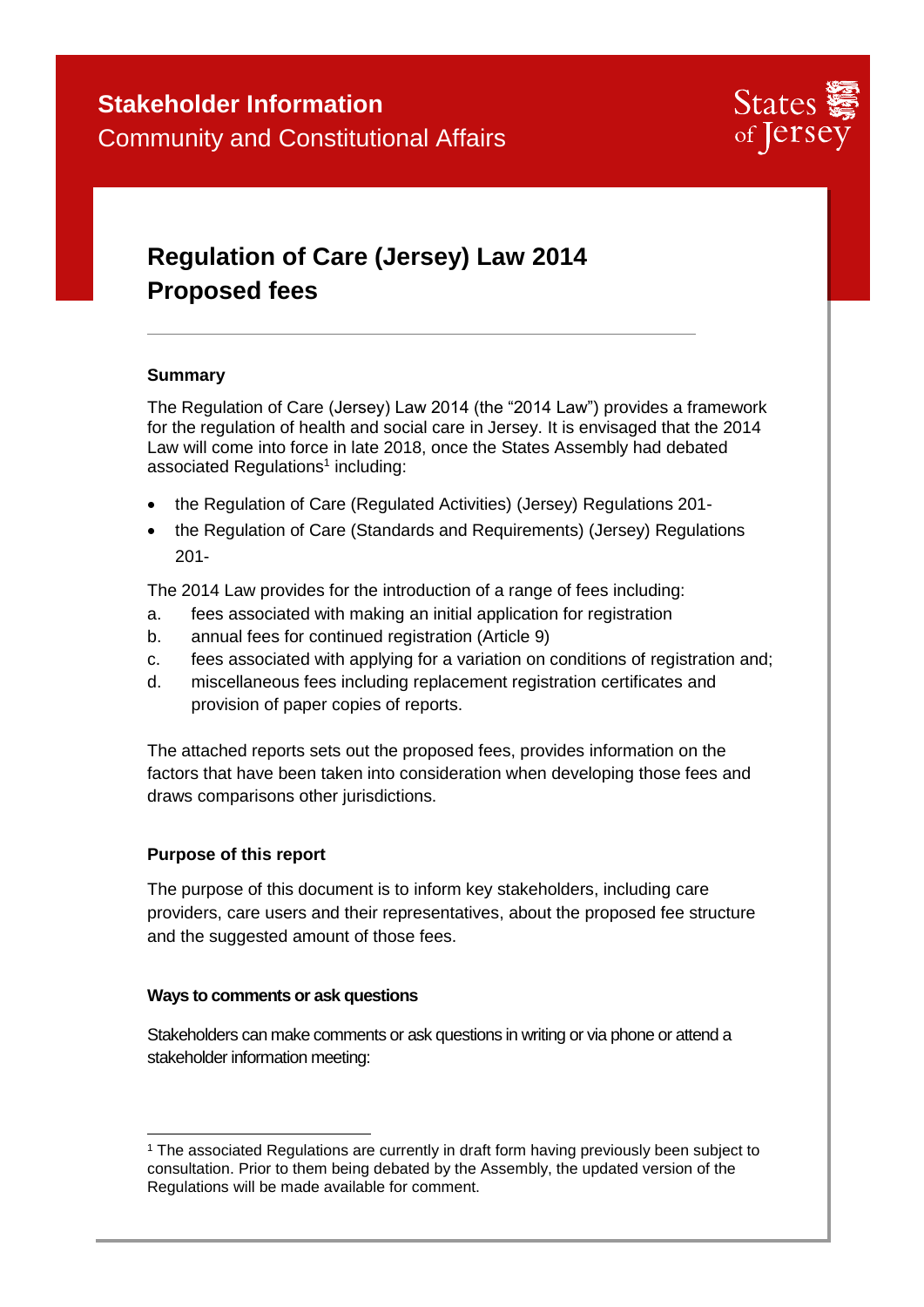## **Stakeholder Information** Community and Constitutional Affairs



**Telephone:** +44 (0) 1534 445798 **Email:** c.blackwood@gov.je **Write to:** 23 Hill Street St Helier, JE2 4UA

#### **Stakeholder information meeting**

| Date:     | Wednesday 18 July 2018    |
|-----------|---------------------------|
| Time:     | 18.30 to 20.00            |
| Location: | <b>Halliwell Threatre</b> |
|           | <b>Peter Crill House</b>  |
|           | <b>Gloucester Street</b>  |
|           | <b>St Helier</b>          |

If you wish to attend the meeting please email  $m$  bates @gov.je in order to reserve a place.

| Date published:                  | 26 June 2018   |  |
|----------------------------------|----------------|--|
| <b>Closing date for comments</b> | 21 August 2018 |  |

#### How we will use your information

The information you provide will be processed by the Community and Consultation Affairs Department in compliance with the Data Protection (Jersey) Law 2018 for the purposes of this consultation. For more information, please read our privacy notice at the end of this document.

The States of Jersey may quote or publish responses to this consultation including *(sent to other interested parties on request, sent to the Scrutiny Office, quoted in a published report, reported in the media, published o[n www.gov.je,](http://www.gov.je/) listed on a consultation summary etc.)* but will not publish the names and addresses of individuals without consent. Confidential responses will still be included in any summary of statistical information received and views expressed. Under the Freedom of Information (Jersey) Law 2011, information submitted to this consultation may be released if a Freedom of Information request requires it but no personal data may be released.

Do you give permission for your comments to be quoted?

| – N∩                |  |
|---------------------|--|
| 2. Yes, anonymously |  |

3. Yes, attributed □

Name to attribute comments to:

Organisation to attribute comments to, if applicable: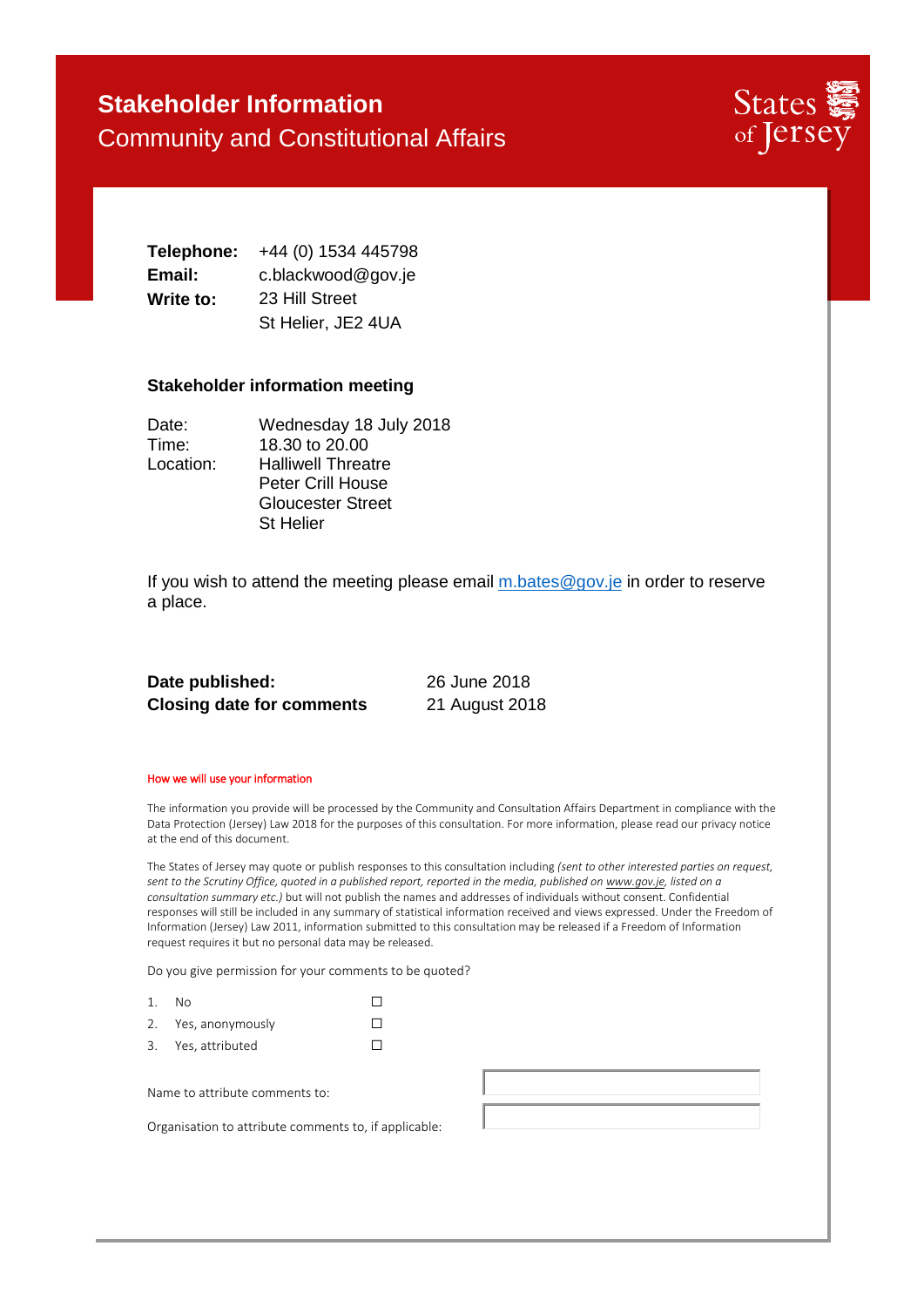

## **Data Protection (Jersey) Law 2018 Privacy Notice**

## **How will we use the information about you?**

We will use the information you provide in a manner that conforms to the Data Protection (Jersey) Law 2018.

We will endeavour to keep your information accurate and up to date and not keep it for longer than is necessary. In some instances the law sets the length of time information has to be kept. Please ask to see our retention schedules for more detail about how long we retain your information.

We may not be able to provide you with a service unless we have enough information or your permission to use that information.

We will not pass any personal data on to anyone outside of the States of Jersey, other than those who either process information on our behalf, or because of a legal requirement, and we will only do so, where possible, after we have ensured that sufficient steps have been taken by the recipient to protect your personal data.

We will not disclose any information that you provide 'in confidence', to anyone else without your permission, except in the few situations where disclosure is required by law, or where we have good reason to believe that failing to share the information would put someone else at risk. You will be told about this unless there are exceptional reasons not to do so.

We do not process your information overseas using web services that are hosted outside the European Economic Area.

#### **Data Sharing**

We may need to pass your information to other States of Jersey (SOJ) departments or organisations to fulfil your request for a service. These departments and organisations are obliged to keep your details securely, and only use your information for the purposes of processing your service request.

We may disclose information to other departments where it is necessary, either to comply with a legal obligation, or where permitted under other legislation. Examples of this include, but are not limited to: where the disclosure is necessary for the purposes of the prevention and/or detection of crime; for the purposes of meeting statutory obligations; or to prevent risk of harm to an individual, etc.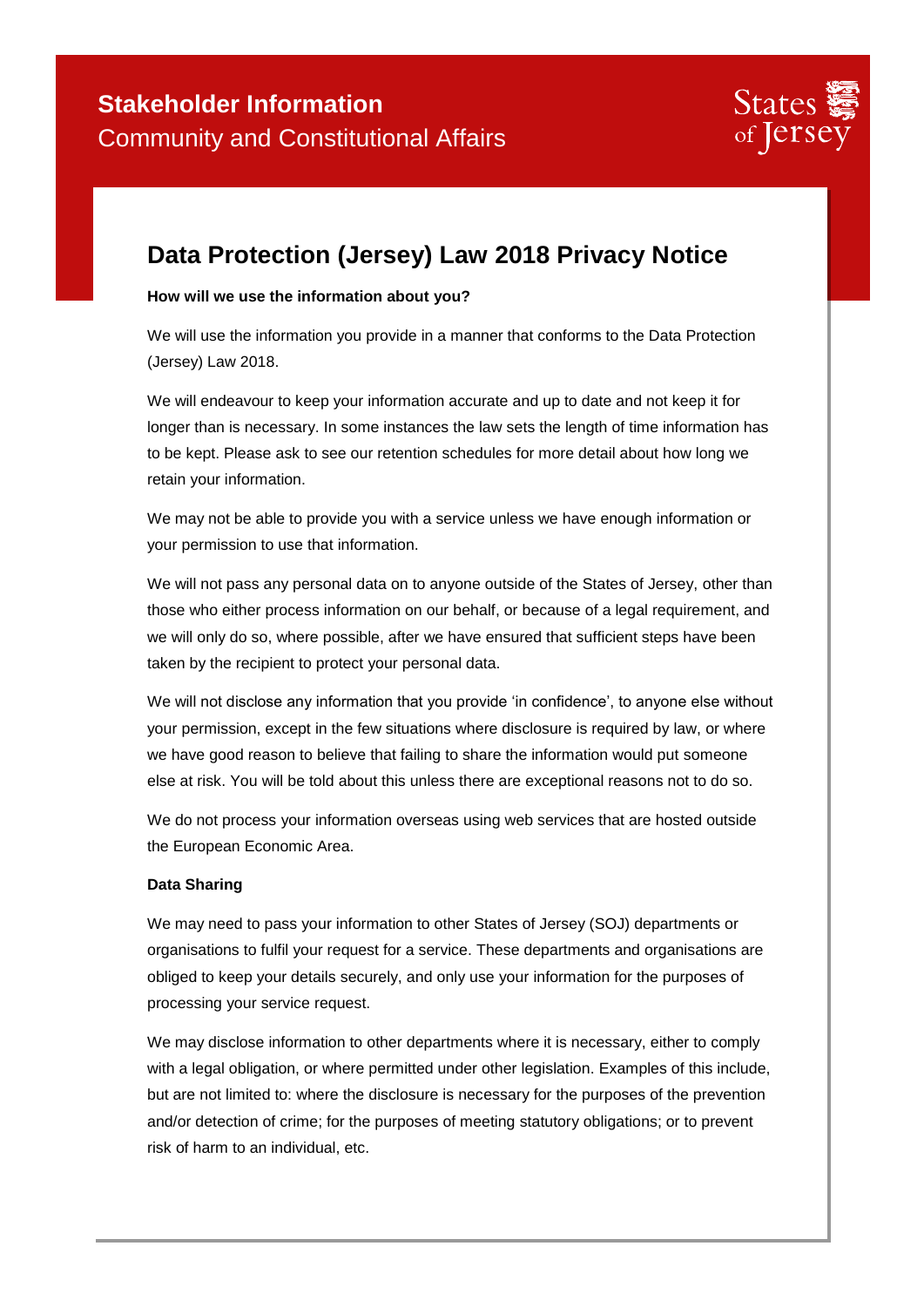

At no time will your information be passed to organisations for marketing or sales purposes or for any commercial use without your prior express consent.

## **Your rights**

## **You can ask us to stop processing your information**

You have the right to request that we stop processing your personal data in relation to any of our services. However, this may cause delays or prevent us delivering a service to you. Where possible we will seek to comply with your request but we may be required to hold or process information to comply with a legal requirement.

## **You can withdraw your consent to the processing of your information**

In the few instances when you have given your consent to process your information, you have the right to withdraw your consent to the further processing of your personal data. However, this may cause delays or prevent us delivering a service to you. We will always seek to comply with your request but we may be required to hold or process your information in order to comply with a legal requirement.

## **You can ask us to correct or amend your information**

You have the right to challenge the accuracy of the information we hold about you and request that it is corrected where necessary. We will seek to ensure that corrections are made not only to the data that we hold but also any data held by other organisations/parties that process data on our behalf.

## **You request that the processing of your personal data is restricted**

You have the right to request that we restrict the processing of your personal information. You can exercise this right in instances where you believe the information being processed in inaccurate, out of date, or there are no legitimate grounds for the processing. We will always seek to comply with your request but we may be required to continue to process your information in order to comply with a legal requirement.

## **You can ask us for a copy of the information we hold about you**

You are legally entitled to request a list of, or a copy of any information that we hold about you. However where our records are not held in a way that easily identifies you, for example a land registry, we may not be able to provide you with a copy of your information, although we will do everything we can to comply with your request.